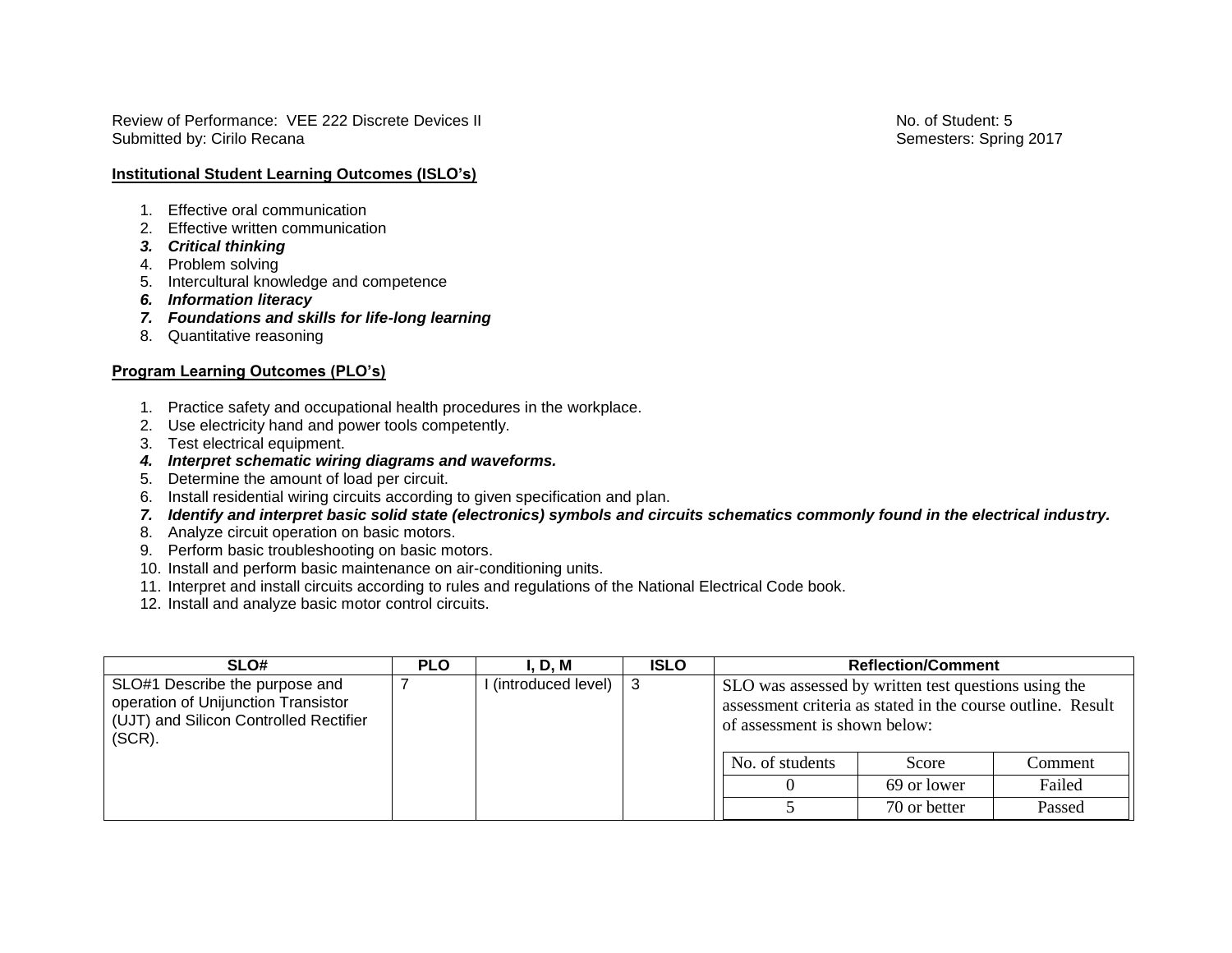|                                                                                         |                |                                              |                | 100% of the students passed                                                                                                                             |                                                                                                                                                         |         |  |
|-----------------------------------------------------------------------------------------|----------------|----------------------------------------------|----------------|---------------------------------------------------------------------------------------------------------------------------------------------------------|---------------------------------------------------------------------------------------------------------------------------------------------------------|---------|--|
| SLO#2 Describe UJT oscillator<br>circuit operation.                                     | 4, 7           | I,D (introduced<br>and demonstrate<br>level) | $\overline{7}$ |                                                                                                                                                         | SLO was assessed by practical experimentation using the<br>assessment criteria as stated in the course outline. Result<br>of assessment is shown below: |         |  |
|                                                                                         |                |                                              |                | No. of students                                                                                                                                         | Score                                                                                                                                                   | Comment |  |
|                                                                                         |                |                                              |                |                                                                                                                                                         | 69 or lower                                                                                                                                             | Failed  |  |
|                                                                                         |                |                                              |                | $\overline{4}$                                                                                                                                          | 70 or better                                                                                                                                            | Passed  |  |
|                                                                                         |                |                                              |                | 80% of the students passed                                                                                                                              |                                                                                                                                                         |         |  |
| SLO#3 Describe SCR trigger<br>circuit operation.                                        | 4, 7           | I,D (introduced<br>and demonstrate<br>level) | $\overline{7}$ | SLO was assessed by practical experimentation using the<br>assessment criteria as stated in the course outline. Result<br>of assessment is shown below: |                                                                                                                                                         |         |  |
|                                                                                         |                |                                              |                | No. of students                                                                                                                                         | Score                                                                                                                                                   | Comment |  |
|                                                                                         |                |                                              |                |                                                                                                                                                         | 69 or lower                                                                                                                                             | Failed  |  |
|                                                                                         |                |                                              |                | $\overline{4}$                                                                                                                                          | 70 or better                                                                                                                                            | Passed  |  |
|                                                                                         |                |                                              |                | 80% of the students passed                                                                                                                              |                                                                                                                                                         |         |  |
| SLO#4 Describe SCR power<br>control operation.                                          | 4, 7           | D (demonstrate<br>level)                     | $\overline{7}$ | SLO was assessed by practical experimentation using the<br>assessment criteria as stated in the course outline. Result<br>of assessment is shown below: |                                                                                                                                                         |         |  |
|                                                                                         |                |                                              |                | No. of students                                                                                                                                         | Score                                                                                                                                                   | Comment |  |
|                                                                                         |                |                                              |                |                                                                                                                                                         | 69 or lower                                                                                                                                             | Failed  |  |
|                                                                                         |                |                                              |                | $\overline{4}$                                                                                                                                          | 70 or better                                                                                                                                            | Passed  |  |
|                                                                                         |                |                                              |                | 80% of the students passed                                                                                                                              |                                                                                                                                                         |         |  |
| SLO#5 Identify the relationship<br>among Triac, SCRs, Diac and<br>four-layered devices. | $\overline{7}$ | I,D (introduced<br>and demonstrate<br>level) | 6              |                                                                                                                                                         | SLO was assessed by written test using the assessment<br>criteria as stated in the course outline. Result of<br>assessment is shown below:              |         |  |
|                                                                                         |                |                                              |                | No. of students                                                                                                                                         | Score                                                                                                                                                   | Comment |  |
|                                                                                         |                |                                              |                | $\boldsymbol{0}$                                                                                                                                        | 69 or lower                                                                                                                                             | Failed  |  |